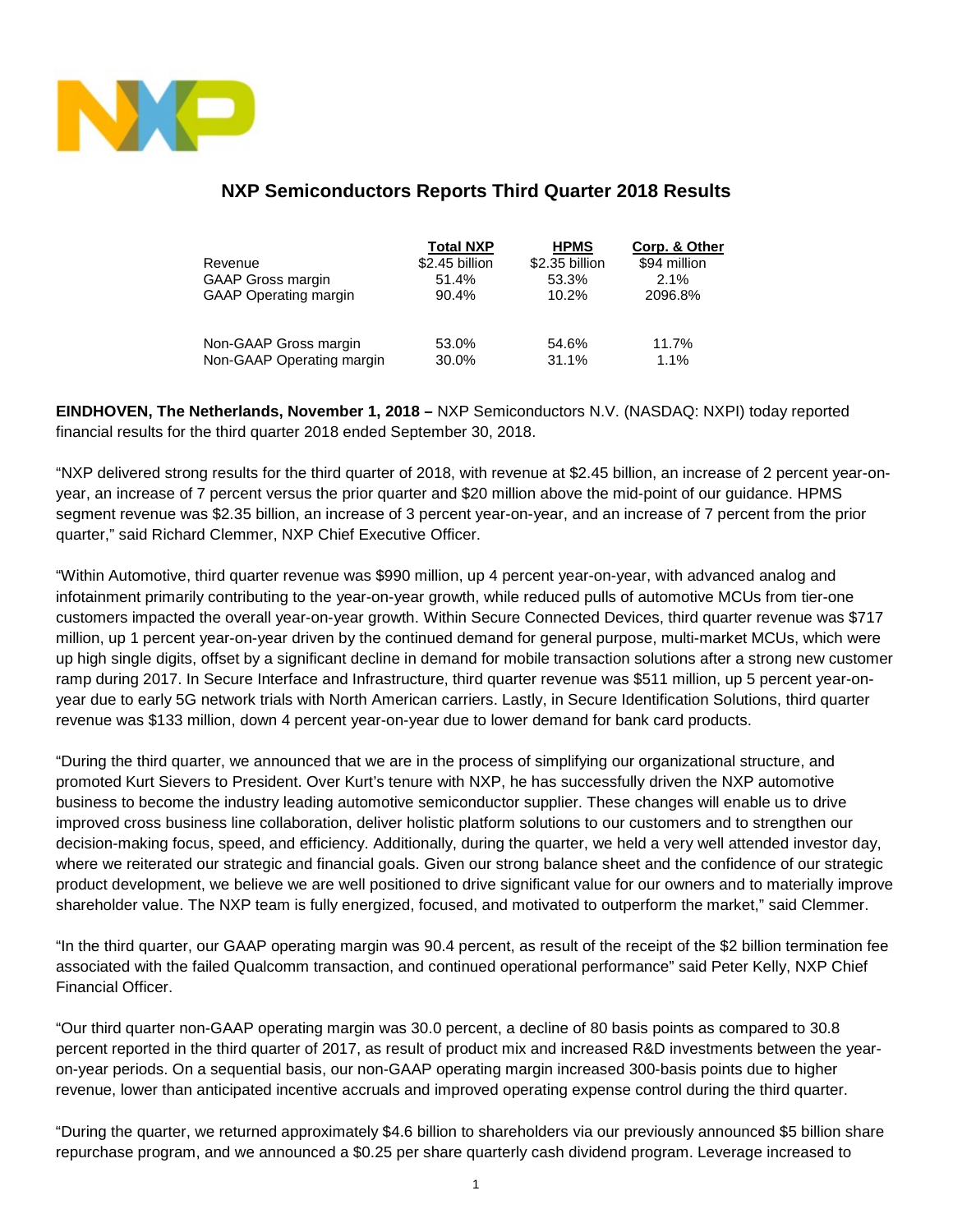1.39x, below our long-term target of 2x as we executed on our previously announced buyback and added \$1billion of debt in the form of a bridge loan," said Kelly.

|                                             | Q3 2018     |    | Q2 2018 |    | Q3 2017 | <u>Q - Q</u> | <u>Y - Y</u> |
|---------------------------------------------|-------------|----|---------|----|---------|--------------|--------------|
| <b>Product Revenue</b>                      | \$<br>2,351 | \$ | 2,193   | \$ | 2,288   | 7%           | 3%           |
| Corporate & Other                           | \$<br>94    | \$ | 97      | \$ | 99      | $-3%$        | -5%          |
| <b>Total Revenue</b>                        | \$<br>2,445 | \$ | 2,290   | \$ | 2,387   | 7%           | 2%           |
| <b>GAAP Gross Profit</b>                    | \$<br>1,256 | \$ | 1,180   | \$ | 1,215   | 6%           | 3%           |
| Gross Profit Adjustments <sup>(1)</sup>     | \$<br>(39)  | \$ | (30)    | \$ | (68)    |              |              |
| <b>Non-GAAP Gross Profit</b>                | \$<br>1,295 | \$ | 1,210   | \$ | 1,283   | 7%           | 1%           |
| <b>GAAP Gross Margin</b>                    | 51.4%       |    | 51.5%   |    | 50.9%   |              |              |
| Non-GAAP Gross Margin                       | 53.0%       |    | 52.8%   |    | 53.7%   |              |              |
| <b>GAAP Operating Income / (Loss)</b>       | \$<br>2,211 | \$ | 137     | \$ | 163     | 1514%        | 1256%        |
| Operating Income Adjustments <sup>(1)</sup> | 1,478       |    | (481)   |    | (572)   |              |              |
| <b>Non-GAAP Operating Income</b>            | \$<br>733   | \$ | 618     | \$ | 735     | 19%          | $0\%$        |
| <b>GAAP Operating Margin</b>                | 90.4%       |    | 6.0%    |    | 6.8%    |              |              |
| Non-GAAP Operating Margin                   | 30.0%       |    | 27.0%   |    | 30.8%   |              |              |

# **Summary of Reported Third Quarter 2018 (\$ millions, unaudited)**

1) For an explanation of GAAP to non-GAAP adjustments, please see "Non-GAAP Financial Measures" on page 4 of this release.

# **Additional Information for the Third Quarter 2018:**

# • **Capital structure:**

- o Total gross debt was \$6.36 billion, up from the \$5.34 billion at the end of the second quarter of 2018, and down from the \$6.56 billion at the end of the third quarter of 2017.
- o Cash was \$1.94 billion, a decrease from the \$2.98 billion at the end of the second quarter of 2018, and a decrease from the \$3.07 billion at the end of the third quarter of 2017. As previously disclosed, the increase in gross debt was due to the \$1.0 billion senior unsecured bridge term credit facility agreement, announced on September 20, 2018.
- o Net debt at the end of the third quarter of 2018 was \$4.41 billion, an increase from the \$2.36 billion at the end of the second quarter of 2018, and an increase from the \$3.49 billion at the end of the third quarter of 2017.
- o Trailing twelve months, adjusted EBITDA was \$3.18 billion, flat sequentially, and an increase from \$3.12 billion at the end of the third quarter of 2017.
- o Financial leverage, defined as net debt divided by trailing twelve months adjusted EBITDA was 1.39x, an increase from 0.74x at the end of the second quarter of 2018, and from 1.12x reported at the end of the third quarter of 2017.
- o Net cash paid for interest was \$7 million in the third quarter.

# • **Cash flow**:

- o Cash flow from operations was \$2.62 billion, an increase from the \$403 million at the end of the second quarter of 2018, and from the \$643 million at the end of the third quarter of 2017 due to the receipt during the quarter of the \$2.0 billion termination fee from Qualcomm, and cash generated from ongoing operations.
- o Net capital expenditures on property, plant and equipment was \$155 million, an increase from the \$129 million at the end of the second quarter of 2018, and a decrease from the \$161 million at the end of the third quarter of 2017.
- o Non-GAAP free cash flow, defined as cash flow from operations, less net capital expenditures on property, plant and equipment was \$2.46 billion, an increase from the \$274 million at the end of the second quarter of 2018, and from the \$482 million at the end of the third quarter of 2017.
- **Capital return:**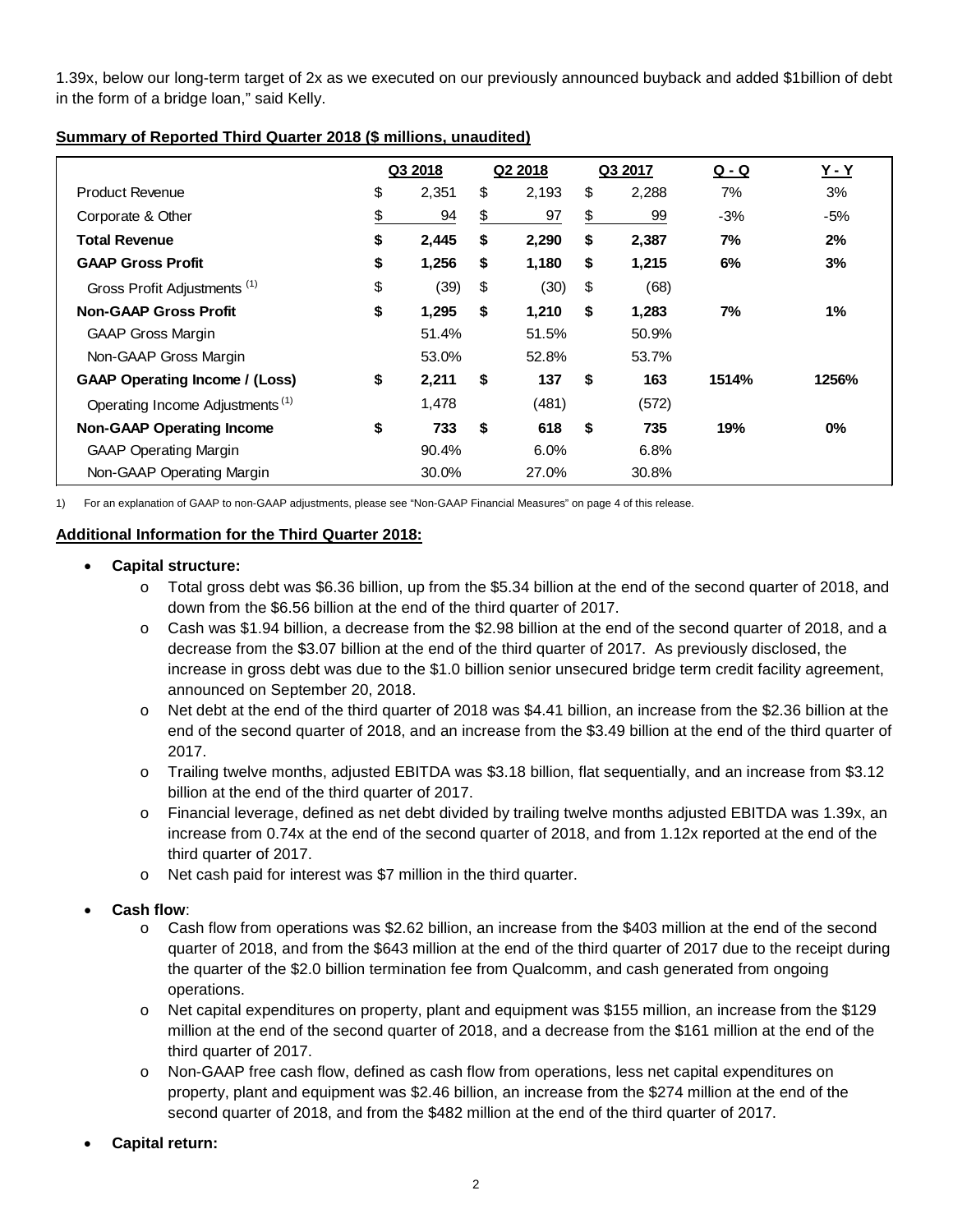- o During the third quarter of 2018 NXP repurchased 49.0 million shares for a total cost of \$4.58 billion as part of the \$5 billion share repurchase program announced on July 26, 2018.
- o Weighted average number of diluted shares for the three-month period ended September 30, 2018 was 325 million, a reduction of 22 million shares as compared to the second quarter.
- o During October 2018, the NXP Board of Directors authorized the additional repurchase of approximately 15 million shares, up to the full 20 percent as approved by shareholders at the June 22, 2018 Annual General Meeting. The extended authorization, effective November 1, 2018 is above the completed \$5 billion share repurchase program announced on July 26, 2018.
- o On September 10, 2018, NXP declared a \$0.25 per share cash dividend. The interim cash dividend was paid to shareholders of record as of September 25, 2018, on October 5, 2018.

# • **Working capital and channel inventory metrics**:

- o Days of inventory held by NXP was 100 days, down 11 days sequentially versus the second quarter;
- o Days payable was 74 days, down 16 days sequentially from the second quarter;
- o Days sales was 32 days an increase of 1 day sequentially from the second quarter;
- o The cash conversion cycle was 58 days, an increase of 6 days versus the second quarter;
- o Channel inventory held by NXP's distribution partners was 2.4 months, flat on a sequential basis, and in line with NXPs long-term channel target of 2.5 months, plus or minus a half month.

# • **Taxes**

- $\circ$  Cash paid for income taxes related to on-going operations was \$33 million.
- o Items not related to on-going operations resulted in additional cash payments of \$47 million, which was mainly due to the divestment of the Standard Products business.
- **Manufacturing:**
	- o SSMC, NXP's consolidated joint-venture wafer-fab with TSMC, reported third quarter 2018 operating income of \$34 million, EBITDA of \$45 million and a closing cash balance of \$132 million. During the third quarter, SSMC paid a previously announced dividend of \$139 million to NXP and TSMC, proportional to ownership in the joint venture.
	- o NXP combined wafer-fab utilization averaged 87 percent, as compared to 92 percent in the prior quarter, and 93 percent in the third quarter of 2017.

# **Supplemental Information for the Third Quarter 2018 (\$ millions, unaudited) (1)**

|                                             | Q3 2018     |    | Q <sub>2</sub> 2018 |    | Q3 2017 | <u>Q-Q</u> | <u>Y-Y</u> |
|---------------------------------------------|-------------|----|---------------------|----|---------|------------|------------|
| Automotive                                  | \$<br>990   | \$ | 1,008               | \$ | 948     | $-2%$      | 4%         |
| Secure Identification Solutions (SIS)       | \$<br>133   | \$ | 143                 | \$ | 139     | $-7%$      | $-4%$      |
| Secure Connected Devices (SCD)              | \$<br>717   | \$ | 644                 | \$ | 713     | 11%        | 1%         |
| Secure Interface & Infrastructure (SI&I)    | \$<br>511   | \$ | 398                 | \$ | 488     | 28%        | 5%         |
| <b>High Performance Mixed Signal (HPMS)</b> | \$<br>2.351 | \$ | 2,193               | \$ | 2,288   | 7%         | 3%         |
| Corporate & Other                           | 94          | \$ | 97                  | S  | 99      | $-3%$      | $-5%$      |
| <b>Total Revenue</b>                        | \$<br>2.445 | S  | 2.290               |    | 2.387   | 7%         | 2%         |

1) As of January 1, 2019, NXP will begin to provide supplemental revenue information by end-market, defined as Automotive; Industrial & IoT; Mobile; and Communications Infrastructure & Other. To help investors better understand this supplemental information NXP will provide the current and comparable period revenue in both the existing format and the new end market at the time of the fourth quarter earnings release.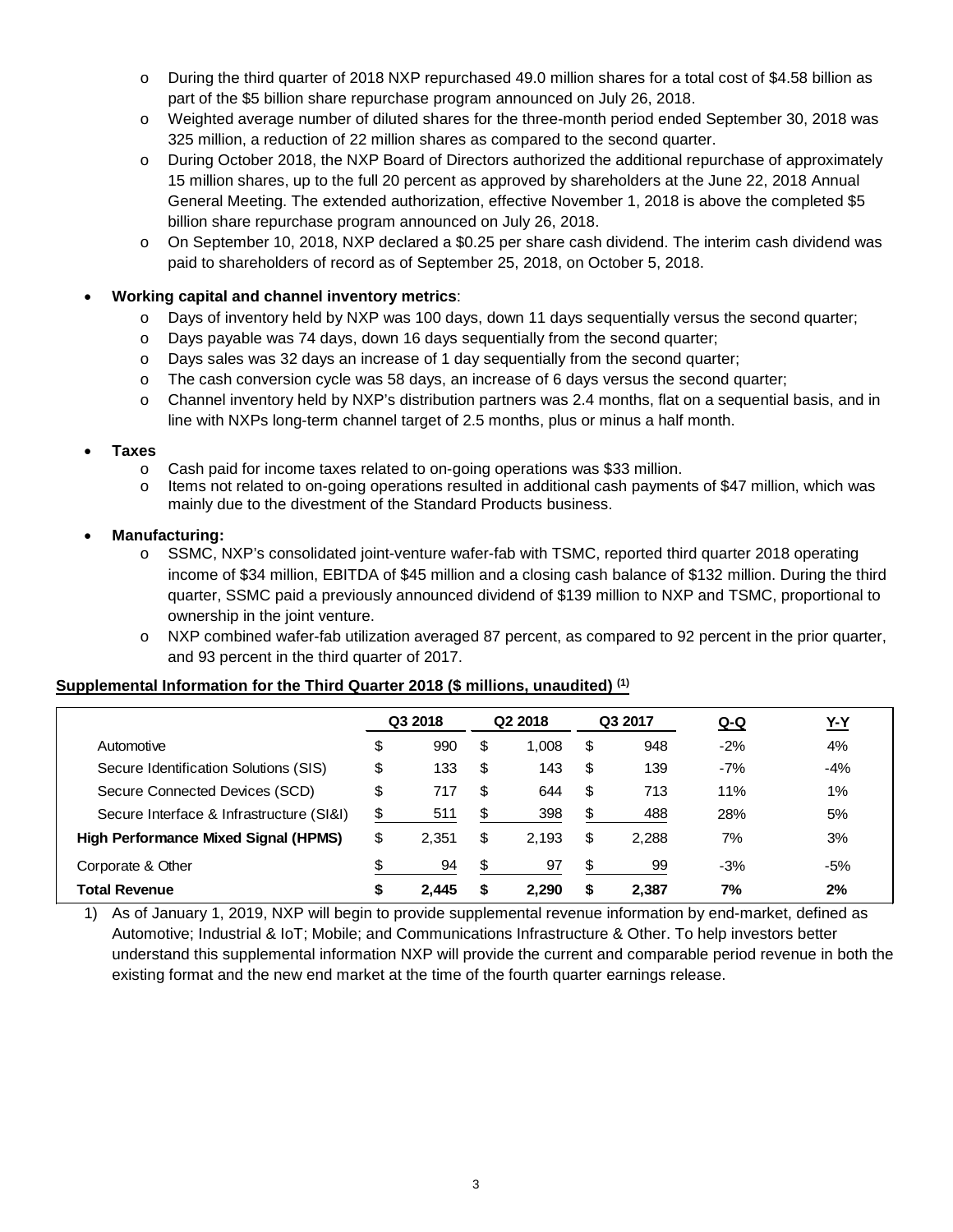# **Guidance for the Fourth Quarter 2018: (\$ millions) (1)**

|                            |             | <b>GAAP</b> |    |       |     | <b>Reconciliation</b> |      |       |    | non-GAAP   |     |             |
|----------------------------|-------------|-------------|----|-------|-----|-----------------------|------|-------|----|------------|-----|-------------|
|                            | Low         | <b>Mid</b>  |    | High  |     |                       |      | Low   |    | <b>Mid</b> |     | <b>High</b> |
| <b>Product Revenue</b>     | \$<br>2,225 | \$<br>2,300 | \$ | 2,375 | \$  | ٠                     | \$   | 2,225 | \$ | 2,300      |     | \$2,375     |
| Q-Q                        | $-5%$       | $-2%$       |    | $1\%$ |     |                       |      | $-5%$ |    | $-2%$      |     | 1%          |
| Y-Y                        | $-5%$       | $-2%$       |    | 1%    |     |                       |      | $-5%$ |    | $-2%$      |     | 1%          |
| <b>Other Revenue</b>       | 90          | \$<br>90    | \$ | 90    | \$. | ٠                     | S    | 90    | S  | 90         | \$. | 90          |
| <b>Total Revenue</b>       | \$<br>2,315 | \$<br>2,390 | \$ | 2,465 | S   | ٠                     | \$   | 2,315 | \$ | 2,390      |     | \$2,465     |
| $Q-Q$                      | $-5%$       | $-2%$       |    | 1%    |     |                       |      | $-5%$ |    | $-2%$      |     | 1%          |
| Y-Y                        | $-6%$       | $-3%$       |    | 0%    |     |                       |      | $-6%$ |    | $-3%$      |     | 0%          |
| <b>Gross Profit</b>        | \$<br>1,182 | \$<br>1,238 | \$ | 1,295 | \$  | (29)                  | \$   | 1,211 | \$ | 1,267      |     | \$1,324     |
| Gross Margin               | 51.1%       | 51.8%       |    | 52.5% |     |                       |      | 52.3% |    | 53.0%      |     | 53.7%       |
| Operating Income (loss)    | \$<br>184   | \$<br>230   | \$ | 277   | \$  | (487)                 | - \$ | 671   | \$ | 717        | \$  | 764         |
| <b>Operating Margin</b>    | 7.9%        | 9.6%        |    | 11.2% |     |                       |      | 29.0% |    | 30.0%      |     | 31.0%       |
| Financial income (expense) | \$<br>(69)  | \$<br>(70)  | S  | (71)  | \$  | (13)                  | S    | (56)  | \$ | (57)       | \$  | (58)        |

#### **Note (1) Additional Information:**

- 1. GAAP Gross Profit includes Purchase Price Accounting ("PPA") effects, (\$18 million); Stock Based Compensation, (\$11 million);
- 2. GAAP Operating Profit includes PPA effects, (\$381 million); Stock Based Compensation, (\$93 million); Merger related costs (\$9 million); Other Incidentals, (\$4 million);
- 3. GAAP Financial Income (expense) includes Other financial expense (\$13 million);
- 4. Net cash paid for income taxes is expected to be approximately (\$30 million);<br>5. Non-controlling interest is expected to be approximately (\$13 million).
- Non-controlling interest is expected to be approximately (\$13 million).
- 6. Weighted average diluted share count is expected to be approximately 295 million

NXP has based the guidance included in this release on judgments and estimates that management believes are reasonable given its assessment of historical trends and other information reasonably available as of the date of this release. Please note, the guidance included in this release consists of predictions only, and is subject to a wide range of known and unknown risks and uncertainties, many of which are beyond NXP's control. The guidance included in this release should not be regarded as representations by NXP that the estimated results will be achieved. Actual results may vary materially from the guidance we provide today. In relation to the use of non-GAAP financial information see the note regarding "Non-GAAP Financial Measures" below. For the factors, risks, and uncertainties to which judgments, estimates and forward-looking statements generally are subject see the note regarding "Forward-looking Statements." We undertake no obligation to publicly update or revise any forward-looking statements, including the guidance set forth herein, to reflect future events or circumstances*.* 

#### **Non-GAAP Financial Measures**

In managing NXP's business on a consolidated basis, management develops an annual operating plan, which is approved by our Board of Directors, using non-GAAP financial measures. In measuring performance against this plan, management considers the actual or potential impacts on these non-GAAP financial measures from actions taken to reduce costs with the goal of increasing our gross margin and operating margin and when assessing appropriate levels of research and development efforts. In addition, management relies upon these non-GAAP financial measures when making decisions about product spending, administrative budgets, and other operating expenses. We believe that these non-GAAP financial measures, when coupled with the GAAP results and the reconciliations to corresponding GAAP financial measures, provide a more complete understanding of the Company's results of operations and the factors and trends affecting NXP's business. We believe that they enable investors to perform additional comparisons of our operating results, to assess our liquidity and capital position and to analyze financial performance excluding the effect of expenses unrelated to operations, certain non-cash expenses and share-based compensation expense, which may obscure trends in NXP's underlying performance. This information also enables investors to compare financial results between periods where certain items may vary independent of business performance, and allow for greater transparency with respect to key metrics used by management.

These non-GAAP financial measures are provided in addition to, and not as a substitute for, or superior to, measures of financial performance prepared in accordance with GAAP. The presentation of these and other similar items in NXP's non-GAAP financial results should not be interpreted as implying that these items are non-recurring, infrequent, or unusual. Reconciliations of these non-GAAP measures to the most comparable measures calculated in accordance with GAAP are provided in the financial statements portion of this release in a schedule entitled "Financial Reconciliation of GAAP to non-GAAP Results (unaudited)." Please refer to the NXP Historic Financial Model file found on the Financial Information page of the Investor Relations section of our website a[t www.nxp.com/investor](http://www.nxp.com/investor) for additional information related to our rationale for using these non-GAAP financial measures, as well as the impact of these measures on the presentation of NXP's operations.

In addition to providing financial information on a basis consistent with U.S. generally accepted accounting principles ("GAAP"), NXP also provides the following selected financial measures on a non-GAAP basis: (i) Gross profit, (ii) Gross margin, (iii) Research and development, (iv) Selling, general and administrative, (v) Amortization of acquisition-related intangible assets, (vi) Other income, (vii) Operating income (loss), (viii) Operating margin, (ix) Financial Income (expense), (x) EBITDA, adjusted EBITDA and trailing 12 month adjusted EBITDA, and (xi) free cash flow and free cash flow as a percent of Revenue. The non-GAAP information excludes the amortization of acquisition related intangible assets, the purchase accounting effect on inventory and property, plant and equipment, merger related costs (including integration costs), certain items related to divestitures, share-based compensation expense, restructuring and asset impairment charges, non-cash interest expense on convertible notes, extinguishment of debt, changes in the fair value of the warrant liability prior to January 1, 2016 and foreign exchange gains and losses.

#### **Conference Call and Webcast Information**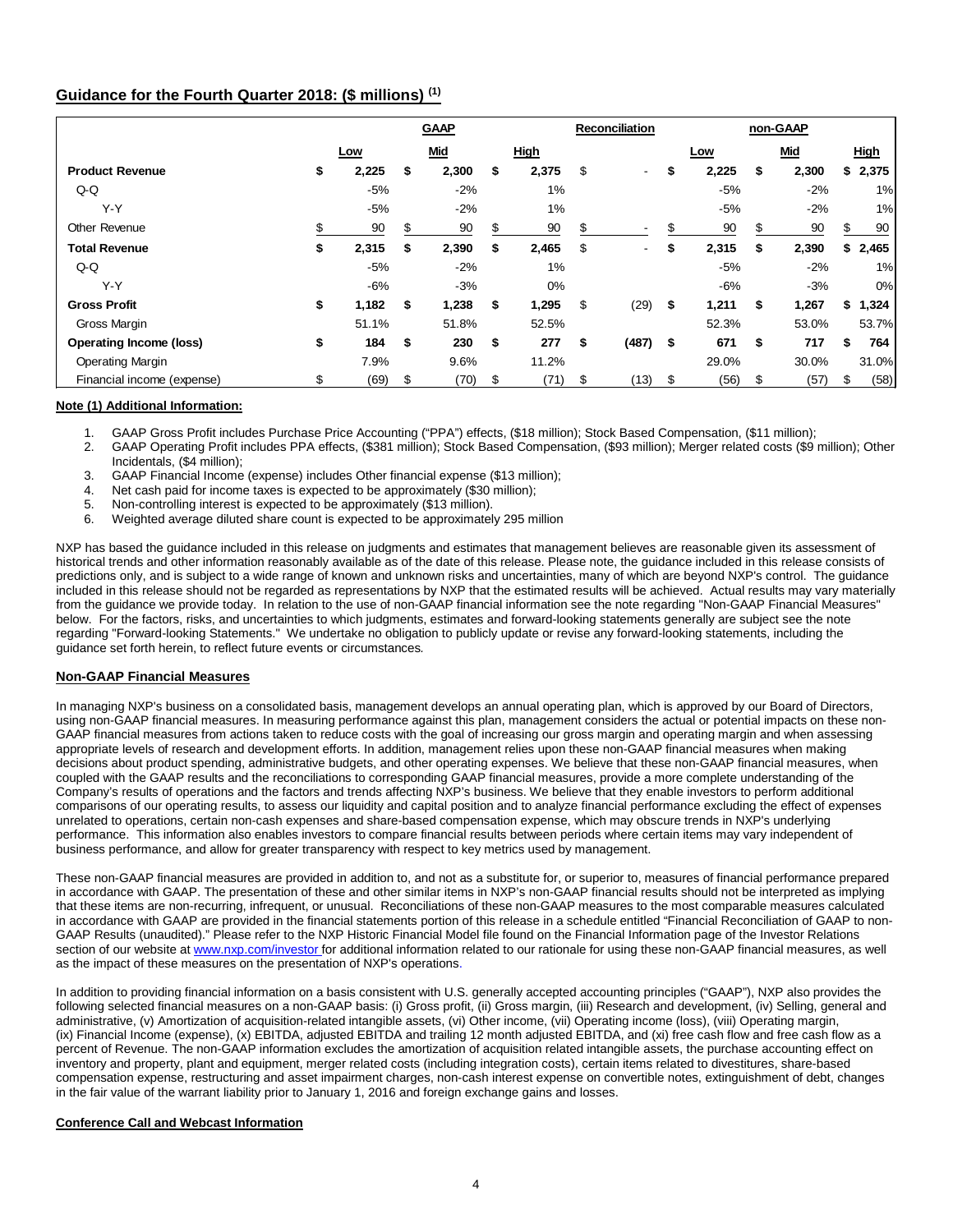NXP will host a conference call on November 1, 2018 at 8:00 a.m. U.S. Eastern Time (2:00 p.m. Central European Time) to discuss its third quarter 2018 results and provide an outlook for the fourth quarter of 2018.

Interested parties may join the conference call by dialing 1 – 888 – 603 – 7644 (within the U.S.) or 1 – 484 – 747 - 6631 (outside of the U.S.). The participant pass-code is 6159326 To listen to a webcast of the event, please visit the Investor Relations section of the NXP website at www.nxp.com/investor. The webcast will be recorded and available for replay shortly after the call concludes.

#### **About NXP Semiconductors**

NXP Semiconductors N.V. (NASDAQ: NXPI) enables secure connections and infrastructure for a smarter world, advancing solutions that make lives easier, better, and safer. As the world leader in secure connectivity solutions for embedded applications, NXP is driving innovation in the secure connected vehicle, end-to-end security & privacy, and smart connected solutions markets. Built on more than 60 years of combined experience and expertise, the company has over 30,000 employees in more than 30 countries and posted revenue of \$9.26 billion in 2017. Find out more at www.nxp.com

#### **Forward-looking Statements**

This document includes forward-looking statements which include statements regarding NXP's business strategy, financial condition, results of operations, and market data, as well as any other statements which are not historical facts. By their nature, forward-looking statements are subject to numerous factors, risks and uncertainties that could cause actual outcomes and results to be materially different from those projected. These factors, risks and uncertainties include the following: market demand and semiconductor industry conditions; the ability to successfully introduce new technologies and products; the end-market demand for the goods into which NXP's products are incorporated; the ability to generate sufficient cash, raise sufficient capital or refinance corporate debt at or before maturity; the ability to meet the combination of corporate debt service, research and development and capital investment requirements; the ability to accurately estimate demand and match manufacturing production capacity accordingly or obtain supplies from third-party producers; the access to production capacity from third-party outsourcing partners; any events that might affect thirdparty business partners or NXP's relationship with them; the ability to secure adequate and timely supply of equipment and materials from suppliers; the ability to avoid operational problems and product defects and, if such issues were to arise, to correct them quickly; the ability to form strategic partnerships and joint ventures and to successfully cooperate with alliance partners; the ability to win competitive bid selection processes to develop products for use in customers' equipment and products; the ability to successfully establish a brand identity; the ability to successfully hire and retain key management and senior product architects; possibility of adverse impacts resulting from the termination of the purchase agreement with Qualcomm; the disruption from the termination of the proposed transaction making it more difficult to maintain business and operational relationships; the diversion of management's or employees' attention from ongoing business operations as a result of the termination of the proposed transaction; the ability to successfully execute NXP's share repurchase program, which may be suspended or discontinued at any time; and, the ability to maintain good relationships with our suppliers. In addition, this document contains information concerning the semiconductor industry and NXP's business segments generally, which is forward-looking in nature and is based on a variety of assumptions regarding the ways in which the semiconductor industry, NXP's market segments and product areas may develop. NXP has based these assumptions on information currently available, if any one or more of these assumptions turn out to be incorrect, actual market results may differ from those predicted. While NXP does not know, what impact any such differences may have on its business, if there are such differences, its future results of operations and its financial condition could be materially adversely affected. Readers are cautioned not to place undue reliance on these forward-looking statements, which speak to results only as of the date the statements were made. Except for any ongoing obligation to disclose material information as required by the United States federal securities laws, NXP does not have any intention or obligation to publicly update or revise any forward-looking statements after we distribute this document, whether to reflect any future events or circumstances or otherwise. For a discussion of potential risks and uncertainties, please refer to the risk factors listed in our SEC filings. Copies of our SEC filings are available on our Investor Relations website, www.nxp.com/investor or from the SEC website, [www.sec.gov](http://www.sec.gov/)

#### **For further information, please contact:**

**Investors: Media:** Jeff Palmer Jacey Zuniga  $+1$  408 518 5411

 $jaccey.zuniga@nxp.com$ <br>+1 512 895 7398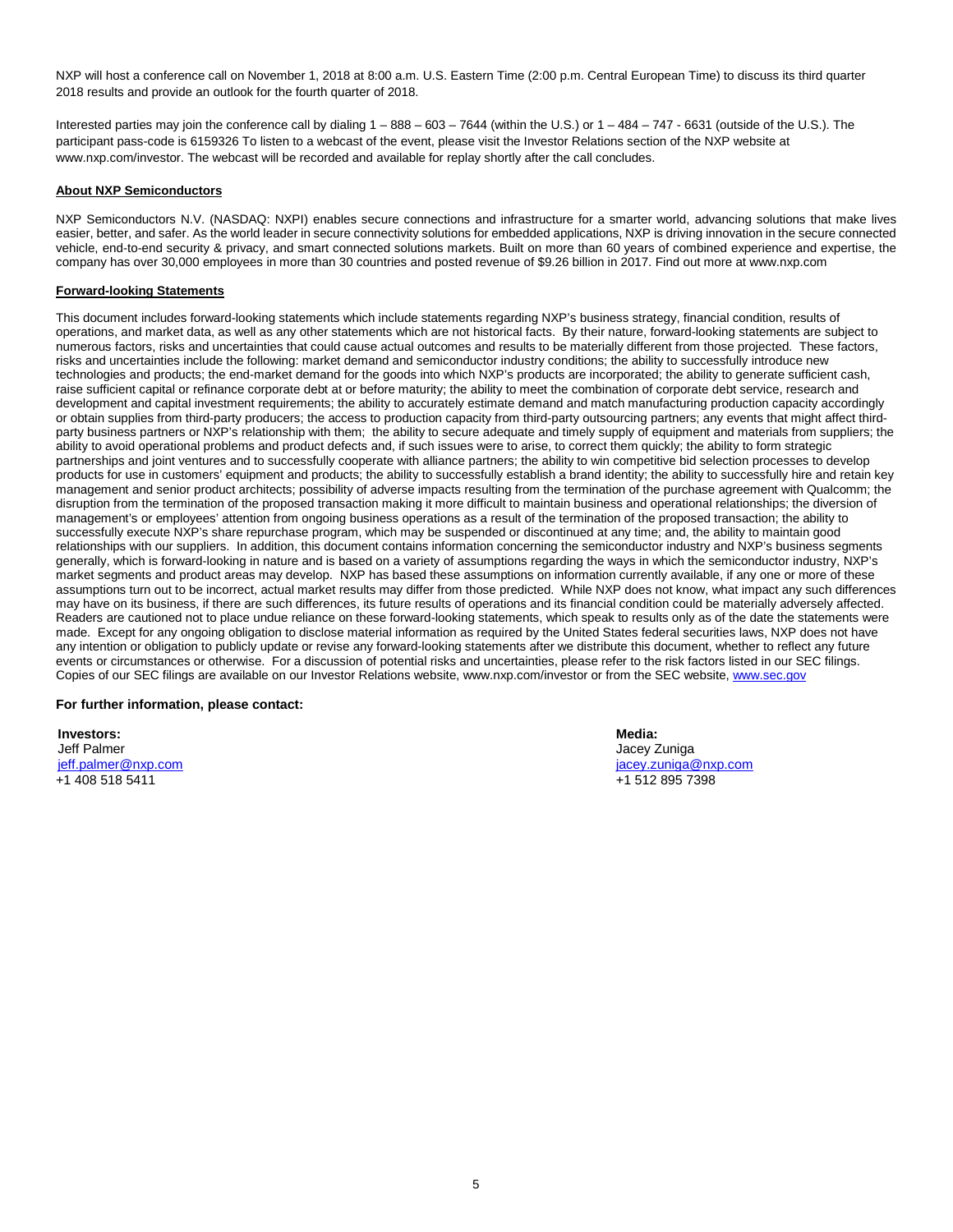# **NXP Semiconductors Table 1: Condensed consolidated statement of operations (unaudited)**

| (\$ in millions except share data)                                                                                                                          | <b>Three Months Ended</b> |                                    |          |                                    |              |                                    |  |  |  |
|-------------------------------------------------------------------------------------------------------------------------------------------------------------|---------------------------|------------------------------------|----------|------------------------------------|--------------|------------------------------------|--|--|--|
|                                                                                                                                                             |                           | Sept. 30, 2018                     |          | July 1, 2018                       | Oct. 1, 2017 |                                    |  |  |  |
| <b>Revenue</b>                                                                                                                                              | S                         | 2,445                              | \$       | 2,290                              | \$           | 2,387                              |  |  |  |
| Cost of revenue                                                                                                                                             |                           | (1, 189)                           |          | (1, 110)                           |              | (1, 172)                           |  |  |  |
| <b>Gross profit</b>                                                                                                                                         |                           | 1,256                              |          | 1,180                              |              | 1,215                              |  |  |  |
| Research and development<br>Selling, general and administrative<br>Amortization of acquisition-related intangible assets<br><b>Total operating expenses</b> |                           | (433)<br>(252)<br>(362)<br>(1,047) |          | (438)<br>(242)<br>(363)<br>(1,043) |              | (392)<br>(292)<br>(363)<br>(1,047) |  |  |  |
| Other income (expense)                                                                                                                                      |                           | 2,002                              |          |                                    |              | (5)                                |  |  |  |
| <b>Operating income (loss)</b>                                                                                                                              |                           | 2,211                              |          | 137                                |              | 163                                |  |  |  |
| Financial income (expense):<br>Extinguishment of debt<br>Other financial income (expense)                                                                   |                           | (119)                              |          | (26)<br>(45)                       |              | (76)                               |  |  |  |
| Income (loss) before taxes                                                                                                                                  |                           | 2,092                              |          | 66                                 |              | 87                                 |  |  |  |
| Benefit (provision) for income taxes<br>Results relating to equity-accounted investees                                                                      |                           | (311)<br>52                        |          | (4)<br>4                           |              | 30<br>6                            |  |  |  |
| Net income (loss)<br>Less: Net income (loss) attributable to non-controlling interests<br>Net income (loss) attributable to stockholders                    |                           | 1,833<br>13<br>1,820               |          | 66<br>12<br>54                     |              | 123<br>15<br>108                   |  |  |  |
| Earnings per share data:<br>Net income (loss) per common share attributable to stockholders in \$:                                                          |                           |                                    |          |                                    |              |                                    |  |  |  |
| <b>Basic</b><br><b>Diluted</b>                                                                                                                              | \$<br>\$.                 | 5.64<br>5.60                       | \$<br>\$ | 0.16<br>0.16                       | \$<br>\$     | 0.32<br>0.31                       |  |  |  |
| Weighted average number of shares of common stock outstanding during the period (in thousands):                                                             |                           |                                    |          |                                    |              |                                    |  |  |  |
| <b>Basic</b><br><b>Diluted</b>                                                                                                                              |                           | 322,533<br>325,267                 |          | 344,120<br>347,027                 |              | 338,586<br>346,152                 |  |  |  |
| Cash dividends declared per share                                                                                                                           | \$                        | 0.25                               |          |                                    |              |                                    |  |  |  |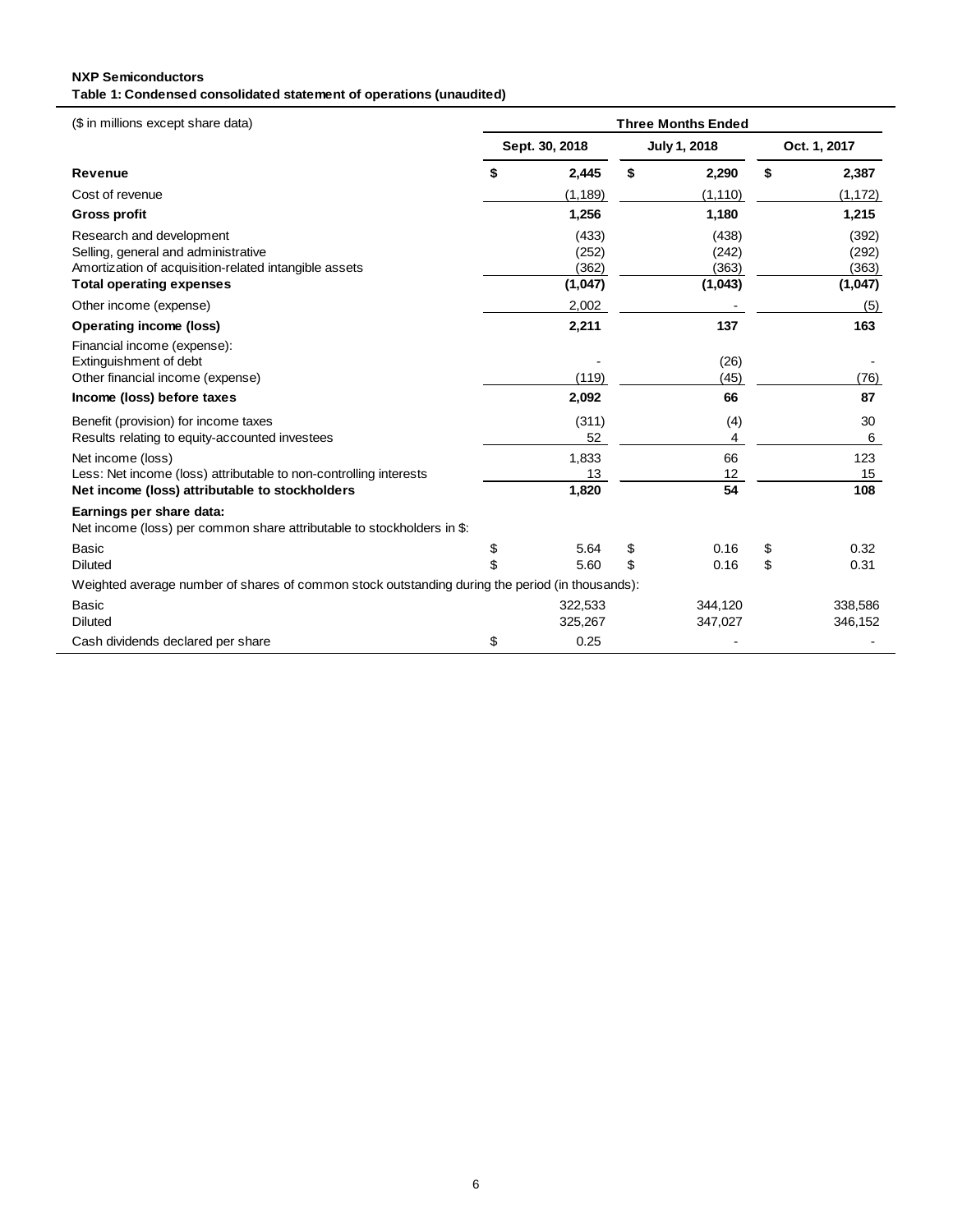### **NXP Semiconductors Table 2: Condensed consolidated balance sheet (unaudited)**

| (\$ in millions)                     | As of          |              |                       |  |  |  |  |  |
|--------------------------------------|----------------|--------------|-----------------------|--|--|--|--|--|
|                                      | Sept. 30, 2018 | July 1, 2018 | Oct. 1, 2017          |  |  |  |  |  |
| <b>Current assets:</b>               |                |              |                       |  |  |  |  |  |
| Cash and cash equivalents            | \$<br>1,944    | \$           | \$<br>2,981<br>3,065  |  |  |  |  |  |
| Accounts receivable, net             |                | 845          | 790<br>915            |  |  |  |  |  |
| Inventories, net                     | 1,284          |              | 1,326<br>1,205        |  |  |  |  |  |
| Other current assets                 |                | 330          | 414<br>321            |  |  |  |  |  |
| <b>Total current assets</b>          | 4,403          |              | 5,511<br>5,506        |  |  |  |  |  |
| Non-current assets:                  |                |              |                       |  |  |  |  |  |
| Other non-current assets             |                | 632          | 793<br>862            |  |  |  |  |  |
| Property, plant and equipment, net   | 2,394          |              | 2,352<br>2,288        |  |  |  |  |  |
| Identified intangible assets, net    | 4,762          |              | 5,127<br>6,250        |  |  |  |  |  |
| Goodwill                             | 8,865          |              | 8,861<br>8,887        |  |  |  |  |  |
| <b>Total non-current assets</b>      | 16,653         |              | 17,133<br>18,287      |  |  |  |  |  |
| <b>Total assets</b>                  | 21,056         |              | 22,644<br>23,793      |  |  |  |  |  |
| <b>Current liabilities:</b>          |                |              |                       |  |  |  |  |  |
| Accounts payable                     |                | 949          | 1,052<br>1,072        |  |  |  |  |  |
| Restructuring liabilities-current    |                | 62           | 64<br>79              |  |  |  |  |  |
| <b>Accrued liabilities</b>           | 1,583          |              | 712<br>818            |  |  |  |  |  |
| Short-term debt                      | 1,002          |              | $\overline{2}$<br>754 |  |  |  |  |  |
| <b>Total current liabilities</b>     | 3,596          |              | 1,850<br>2,703        |  |  |  |  |  |
| <b>Non-current liabilities:</b>      |                |              |                       |  |  |  |  |  |
| Long-term debt                       | 5,354          |              | 5,341<br>5,802        |  |  |  |  |  |
| <b>Restructuring liabilities</b>     |                | 9            | 9<br>20               |  |  |  |  |  |
| Deferred tax liabilities             |                | 502          | 1,325<br>579          |  |  |  |  |  |
| Other non-current liabilities        |                | 790          | 976<br>954            |  |  |  |  |  |
| <b>Total non-current liabilities</b> | 6,655          |              | 6,905<br>8,101        |  |  |  |  |  |
| Non-controlling interests            |                | 172          | 159<br>174            |  |  |  |  |  |
| Stockholders' equity                 | 10,633         |              | 13,730<br>12,815      |  |  |  |  |  |
| <b>Total equity</b>                  | 10,805         |              | 13,889<br>12,989      |  |  |  |  |  |
| <b>Total liabilities and equity</b>  | 21,056         |              | 22,644<br>23,793      |  |  |  |  |  |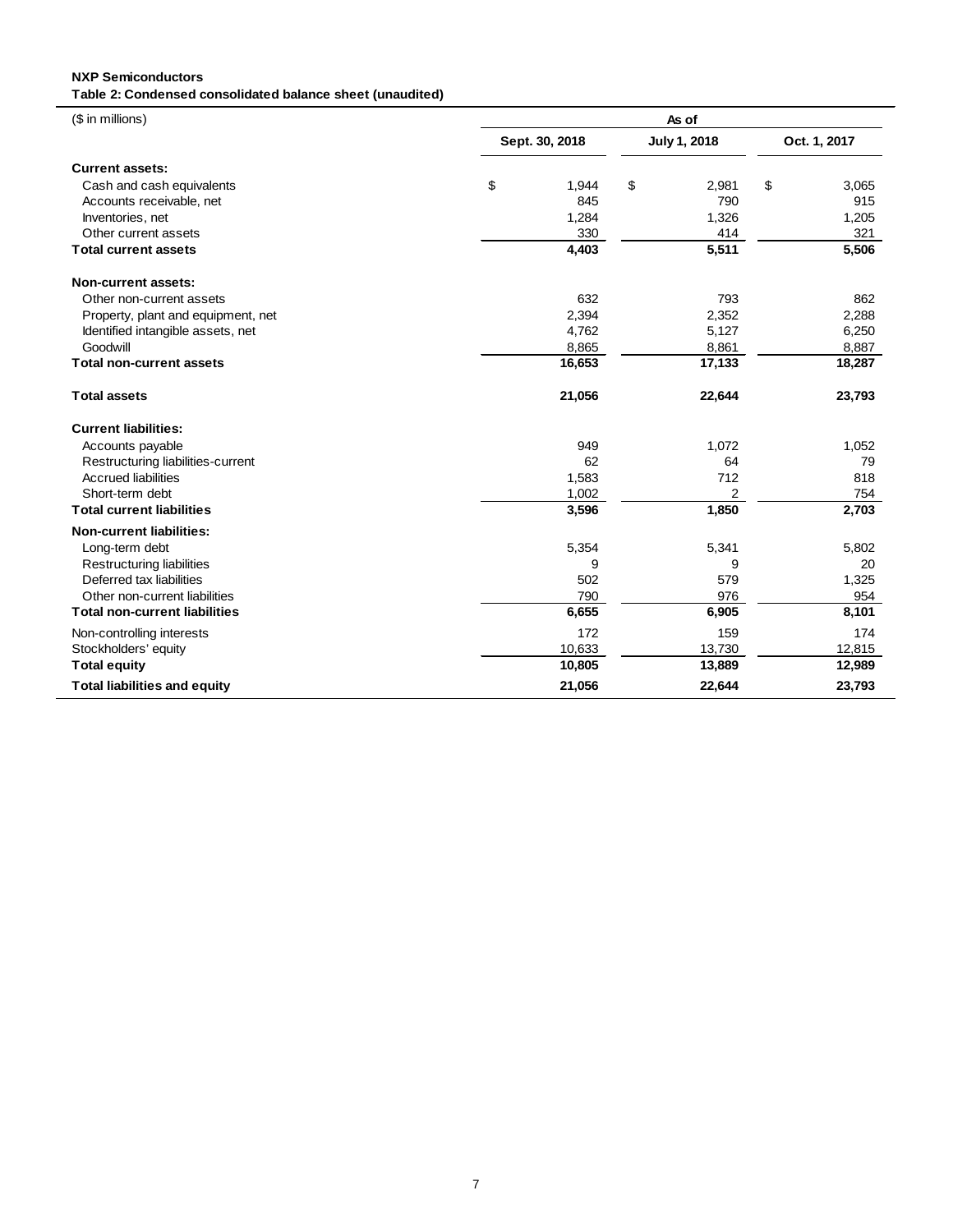### **NXP Semiconductors Table 3: Condensed consolidated statement of cash flows (unaudited)**

| (\$ in millions)                                                    | <b>Three Months Ended</b> |                |    |              |              |                |  |  |
|---------------------------------------------------------------------|---------------------------|----------------|----|--------------|--------------|----------------|--|--|
|                                                                     |                           | Sept. 30, 2018 |    | July 1, 2018 | Oct. 1, 2017 |                |  |  |
| Cash Flows from operating activities                                |                           |                |    |              |              |                |  |  |
| Net income (loss)                                                   | \$                        | 1,833          | \$ | 66           | \$           | 123            |  |  |
| Adjustments to reconcile net income (loss):                         |                           |                |    |              |              |                |  |  |
| Depreciation and amortization                                       |                           | 497            |    | 496          |              | 537            |  |  |
| Stock-based compensation                                            |                           | 83             |    | 69           |              | 68             |  |  |
| Amortization of discount on debt                                    |                           | 10             |    | 11           |              | 10             |  |  |
| Amortization of debt issuance costs                                 |                           | 2              |    | 2            |              | 3              |  |  |
| Net gain on sale of assets                                          |                           |                |    |              |              |                |  |  |
| Loss on extinguishment of debt                                      |                           |                |    | 26           |              |                |  |  |
| Results relating to equity accounted investees                      |                           | (52)           |    | 1            |              | (6)            |  |  |
| Changes in deferred taxes                                           |                           | (50)           |    | (67)         |              | (109)          |  |  |
| Changes in operating assets and liabilities:                        |                           |                |    |              |              |                |  |  |
| (Increase) decrease in receivables and other current assets         |                           | (31)           |    | 86           |              | 3              |  |  |
| (Increase) decrease in inventories                                  |                           | 42             |    | (76)         |              | (24)           |  |  |
| Increase (decrease) in accounts payable and accrued liabilities     |                           | 310            |    | (225)        |              | 36             |  |  |
| Decrease (Increase) in other non-current assets                     |                           | (36)           |    | 10           |              | (5)            |  |  |
| Exchange differences                                                |                           | 1              |    | (5)          |              | 8              |  |  |
| Other items                                                         |                           | 6              |    | 9            |              | (1)            |  |  |
| Net cash provided by (used for) operating activities                |                           | 2,615          |    | 403          |              | 643            |  |  |
|                                                                     |                           |                |    |              |              |                |  |  |
| Cash flows from investing activities:                               |                           |                |    |              |              |                |  |  |
| Purchase of identified intangible assets                            |                           | (18)           |    | (10)         |              | (16)           |  |  |
| Capital expenditures on property, plant and equipment               |                           | (156)          |    | (129)        |              | (162)          |  |  |
| Proceeds from disposals of property, plant and equipment            |                           | 1              |    |              |              | 1              |  |  |
| Purchase of interests in businesses, net of cash acquired           |                           |                |    | (18)         |              |                |  |  |
| Proceeds from sale of interests in businesses, net of cash divested |                           | 127            |    | 32           |              | 14             |  |  |
| Purchase of available-for-sale securities                           |                           |                |    | (7)          |              |                |  |  |
| Proceeds from return of equity investment                           |                           | 4              |    |              |              |                |  |  |
| Net cash provided by (used for) investing activities                |                           | (42)           |    | (132)        |              | (163)          |  |  |
| Cash flows from financing activities:                               |                           |                |    |              |              |                |  |  |
| Net (repayments) borrowings of short-term debt                      |                           | 1,000          |    |              |              |                |  |  |
| Repurchase of long-term debt                                        |                           |                |    | (1, 273)     |              |                |  |  |
| Principal payments on long-term debt                                |                           |                |    | (1)          |              | (4)            |  |  |
| Cash paid for debt issuance costs                                   |                           | (11)           |    |              |              |                |  |  |
| Dividends paid to non-controlling interests                         |                           | (54)           |    |              |              | (89)           |  |  |
| Cash proceeds from exercise of stock options                        |                           | 6              |    | 10           |              | 36             |  |  |
| Purchase of treasury shares                                         |                           | (4, 550)       |    | (2)          |              | (2)            |  |  |
| Net cash provided by (used for) financing activities                |                           | (3,609)        |    | (1, 266)     |              | (59)           |  |  |
| Effect of changes in exchange rates on cash positions               |                           | (1)            |    | (7)          |              | $\overline{2}$ |  |  |
| Increase (decrease) in cash and cash equivalents                    |                           | (1,037)        |    | (1,002)      |              | 423            |  |  |
| Cash and cash equivalents at beginning of period                    |                           | 2,981          |    | 3,983        |              | 2,642          |  |  |
| Cash and cash equivalents at end of period                          |                           | 1,944          |    | 2,981        |              | 3,065          |  |  |
| Net cash paid during the period for:                                |                           |                |    |              |              |                |  |  |
| Interest                                                            |                           | 7              |    | 75           |              | 27             |  |  |
| Income taxes                                                        |                           | 80             |    | 3            |              | 114            |  |  |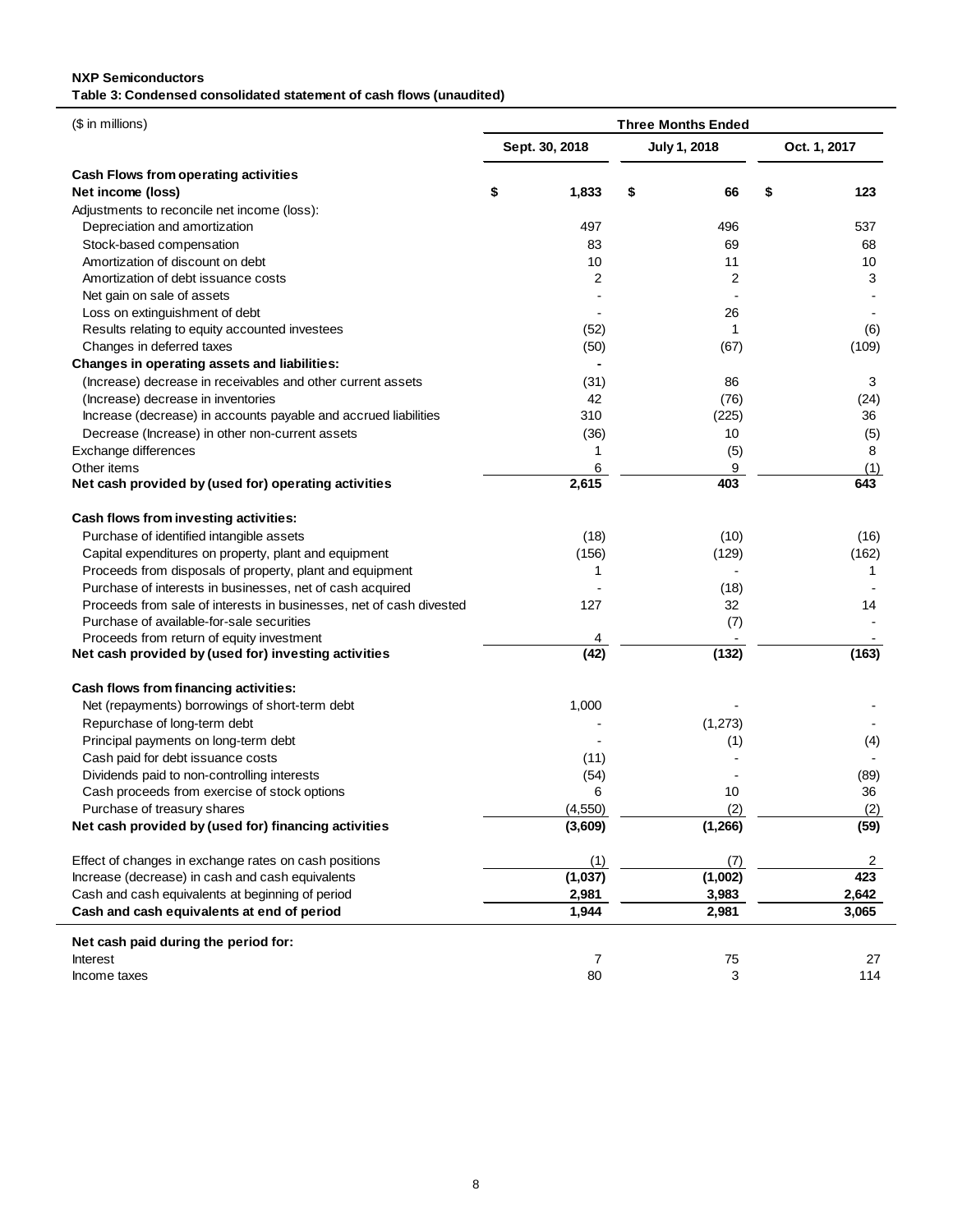### **NXP Semiconductors Table 4: Reconciliation of GAAP to non-GAAP Segment Results (unaudited)**

| (\$ in millions)                                      | <b>Three Months Ended</b>            |                |    |                     |                      |              |  |  |
|-------------------------------------------------------|--------------------------------------|----------------|----|---------------------|----------------------|--------------|--|--|
|                                                       |                                      | Sept. 30, 2018 |    | <b>July 1, 2018</b> |                      | Oct. 1, 2017 |  |  |
| High Performance Mixed Signal (HPMS)                  |                                      | 2,351          |    | 2,193               |                      | 2,288        |  |  |
| Corporate and Other                                   |                                      | 94             |    | 97                  |                      | 99           |  |  |
| <b>Total Revenue</b>                                  | \$                                   | 2,445          | \$ | 2,290               | \$                   | 2,387        |  |  |
| <b>HPMS Revenue</b>                                   | \$                                   | 2,351          | \$ | 2,193               | \$                   | 2,288        |  |  |
| Percent of Total Revenue                              |                                      | 96.2%          |    | 95.8%               |                      | 95.9%        |  |  |
| <b>HPMS segment GAAP gross profit</b>                 |                                      | 1,254          |    | 1,173               |                      | 1,203        |  |  |
| <b>PPA</b> effects                                    |                                      | (19)           |    | (19)                |                      | (58)         |  |  |
| Stock based compensation                              |                                      | (10)           |    | (8)                 |                      | (7)          |  |  |
| Merger-related costs                                  |                                      | (1)            |    | (1)                 |                      | (1)          |  |  |
| <b>HPMS segment non-GAAP gross profit</b>             | $\sqrt[6]{2}$                        | 1,284          | \$ | 1,201               | \$                   | 1,269        |  |  |
| HPMS segment GAAP gross margin                        |                                      | 53.3%          |    | 53.5%               |                      | 52.6%        |  |  |
| HPMS segment non-GAAP gross margin                    |                                      | 54.6%          |    | 54.8%               |                      | 55.5%        |  |  |
| <b>HPMS segment GAAP operating profit</b>             |                                      | 240            |    | 160                 |                      | 235          |  |  |
| <b>PPA</b> effects                                    |                                      | (383)          |    | (383)               |                      | (425)        |  |  |
| Restructuring                                         |                                      | (4)            |    |                     |                      |              |  |  |
| Stock based compensation                              |                                      | (82)           |    | (68)                |                      | (67)         |  |  |
| Merger-related costs                                  |                                      | (23)           |    | (7)                 |                      | (3)          |  |  |
| <b>HPMS segment non-GAAP operating profit</b>         | $\overline{\boldsymbol{\mathsf{s}}}$ | 732            | \$ | 618                 | \$                   | 730          |  |  |
| <b>HPMS</b> segment GAAP operating margin             |                                      | 10.2%          |    | 7.3%                |                      | 10.3%        |  |  |
| HPMS segment non-GAAP operating margin                |                                      | 31.1%          |    | 28.2%               |                      | 31.9%        |  |  |
| <b>Corporate and Other Revenue</b>                    | \$                                   | 94             | \$ | 97                  | \$                   | 99           |  |  |
| Percent of Total Revenue                              |                                      | 3.8%           |    | 4.2%                |                      | 4.1%         |  |  |
| Corporate and Other segment GAAP gross profit         |                                      | $\mathbf{2}$   |    | $\overline{7}$      |                      | $12 \,$      |  |  |
| <b>PPA</b> effects                                    |                                      | (1)            |    | (1)                 |                      | (1)          |  |  |
| Restructuring                                         |                                      |                |    |                     |                      | (1)          |  |  |
| Stock based compensation<br>Merger-related costs      |                                      | (1)<br>(7)     |    | (1)                 |                      |              |  |  |
| Corporate and Other segment non-GAAP gross profit     | \$                                   | 11             | \$ | 9                   | $\overline{\bullet}$ | 14           |  |  |
| Corporate and Other segment GAAP gross margin         |                                      | 2.1%           |    | 7.2%                |                      | 12.1%        |  |  |
| Corporate and Other segment non-GAAP gross margin     |                                      | 11.7%          |    | 9.3%                |                      | 14.1%        |  |  |
| Corporate and Other segment GAAP operating profit     |                                      | 1,971          |    | (23)                |                      | (72)         |  |  |
| <b>PPA</b> effects                                    |                                      | (1)            |    | (1)                 |                      | (1)          |  |  |
| Restructuring                                         |                                      | (1)            |    | $\mathbf{1}$        |                      | (7)          |  |  |
| Stock based compensation                              |                                      | (1)            |    | (1)                 |                      | (1)          |  |  |
| Merger-related costs                                  |                                      | 1,937          |    | (18)                |                      | (39)         |  |  |
| Other incidentals                                     |                                      | 36             |    | (4)                 |                      | (29)         |  |  |
| Corporate and Other segment non-GAAP operating profit | \$                                   | 1              | \$ |                     | \$                   | 5            |  |  |
| Corporate and Other segment GAAP operating margin     |                                      | 2096.8%        |    | $-23.7%$            |                      | $-72.7%$     |  |  |
| Corporate and Other segment non-GAAP operating margin |                                      | 1.1%           |    | 0.0%                |                      | 5.1%         |  |  |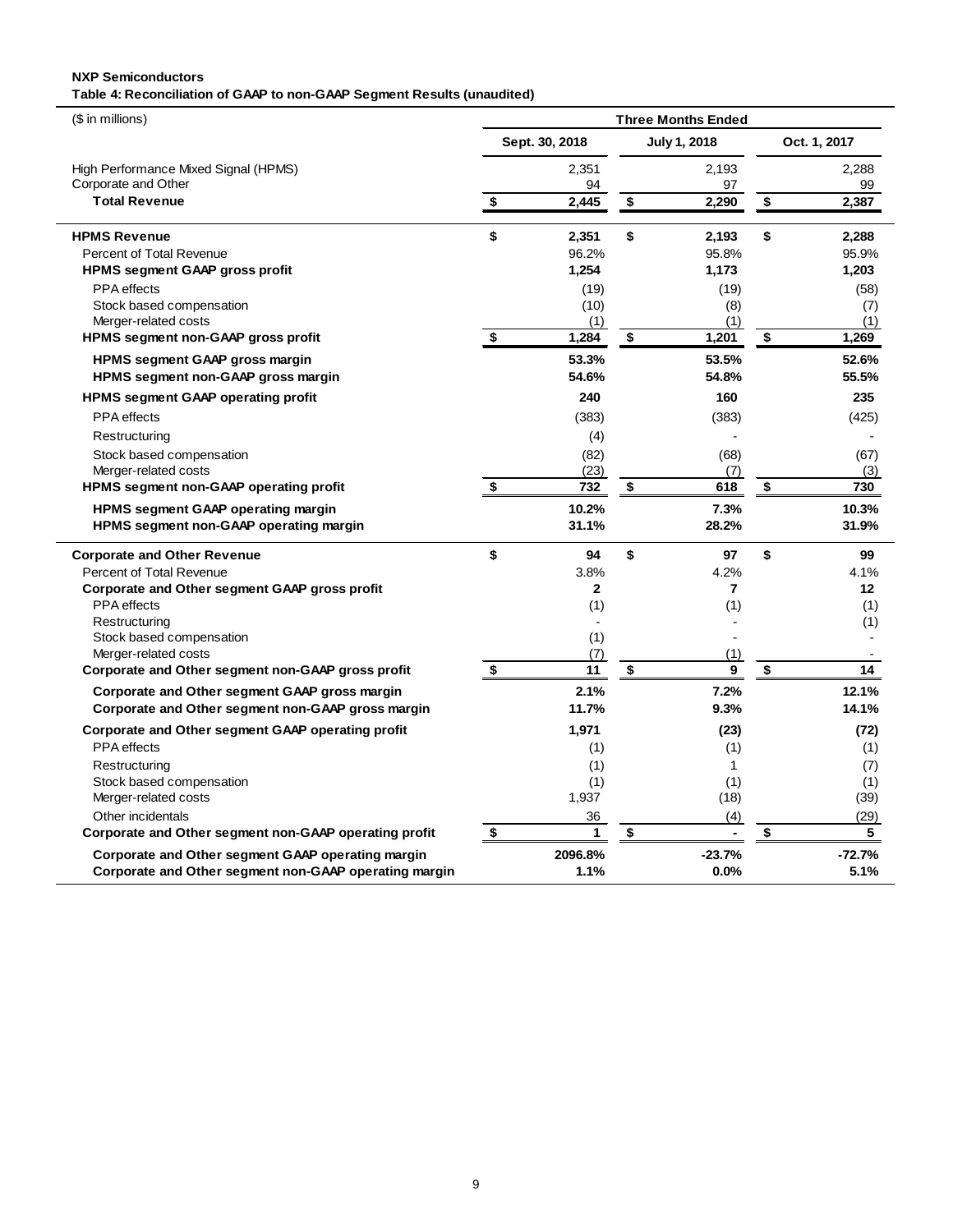### **NXP Semiconductors Table 5: Financial Reconciliation of GAAP to non-GAAP Results (unaudited)**

| (\$ in millions except share data)                                               | <b>Three Months Ended</b> |                    |                     |                |               |                     |  |  |
|----------------------------------------------------------------------------------|---------------------------|--------------------|---------------------|----------------|---------------|---------------------|--|--|
|                                                                                  |                           | Sept. 30, 2018     |                     | July 1, 2018   | Oct. 1, 2017  |                     |  |  |
| Revenue                                                                          | \$                        | 2,445              | \$                  | 2,290          | \$            | 2,387               |  |  |
| <b>GAAP Gross profit</b>                                                         | \$                        | 1,256              | \$                  | 1,180          | \$            | 1,215               |  |  |
| PPA effects                                                                      |                           | (20)               |                     | (20)           |               | (59)                |  |  |
| Restructuring                                                                    |                           | L,                 |                     |                |               | (1)                 |  |  |
| <b>Stock Based Compensation</b>                                                  |                           | (11)               |                     | (8)            |               | (7)                 |  |  |
| Merger-related costs                                                             |                           | (8)                |                     | (2)            |               | (1)                 |  |  |
| <b>Non-GAAP Gross profit</b>                                                     | \$                        | 1,295              | \$                  | 1,210          | \$            | 1,283               |  |  |
| <b>GAAP Gross margin</b>                                                         |                           | 51.4%              |                     | 51.5%          |               | 50.9%               |  |  |
| Non-GAAP Gross margin                                                            |                           | 53.0%              |                     | 52.8%          |               | 53.7%               |  |  |
| GAAP Research and development                                                    | \$                        | (433)              | \$                  | (438)          | \$            | (392)               |  |  |
| Stock based compensation                                                         |                           | (34)               |                     | (32)           |               | (30)                |  |  |
| Merger-related costs                                                             |                           | (18)               |                     | (2)            |               |                     |  |  |
| Non-GAAP Research and development                                                | $\frac{1}{2}$             | (381)              | $\frac{1}{2}$       | (404)          | $\frac{1}{2}$ | (362)               |  |  |
| GAAP Selling, general and administrative                                         | \$                        | (252)              | \$                  | (242)          | \$            | (292)               |  |  |
| PPA effects                                                                      |                           | (2)                |                     | (1)            |               | (4)                 |  |  |
| Restructuring                                                                    |                           | (5)                |                     |                |               | (6)                 |  |  |
| Stock based compensation                                                         |                           | (38)               |                     | (29)           |               | (31)                |  |  |
| Merger-related costs                                                             |                           | (21)               |                     | (21)           |               | (41)                |  |  |
| Other incidentals                                                                |                           | (4)                |                     | (4)            |               | (23)                |  |  |
| Non-GAAP Selling, general and administrative                                     | $\frac{1}{2}$             | (182)              | $\boldsymbol{\$}$   | (187)          | $\frac{1}{2}$ | (187)               |  |  |
| GAAP amortization of acquisition-related intangible assets<br><b>PPA</b> effects | \$                        | (362)<br>(362)     | \$                  | (363)<br>(363) | \$            | (363)<br>(363)      |  |  |
| Non-GAAP amortization of acquisition-related intangible assets                   | $\frac{1}{2}$             |                    | $\pmb{\mathsf{\$}}$ | $\blacksquare$ | $\frac{1}{2}$ | $\blacksquare$      |  |  |
| GAAP Other income (expense)                                                      | \$                        | 2,002              | \$                  |                | \$            | (5)                 |  |  |
| Restructuring                                                                    |                           |                    |                     | 1              |               |                     |  |  |
| Merger-related costs                                                             |                           | 1,961              |                     |                |               |                     |  |  |
| Other incidentals                                                                |                           |                    |                     |                |               |                     |  |  |
| Non-GAAP Other income (expense)                                                  | $\frac{1}{2}$             | 40<br>$\mathbf{1}$ | $\frac{1}{2}$       | (1)            | $\frac{1}{2}$ | (6)<br>$\mathbf{1}$ |  |  |
|                                                                                  | \$                        |                    | \$                  | 137            |               | 163                 |  |  |
| <b>GAAP Operating income (loss)</b><br><b>PPA</b> effects                        |                           | 2,211              |                     |                | \$            |                     |  |  |
|                                                                                  |                           | (384)              |                     | (384)          |               | (426)               |  |  |
| Restructuring                                                                    |                           | (5)                |                     | 1              |               | (7)                 |  |  |
| Stock based compensation                                                         |                           | (83)               |                     | (69)           |               | (68)                |  |  |
| Merger-related costs                                                             |                           | 1,914              |                     | (25)           |               | (42)                |  |  |
| Other incidentals<br>Non-GAAP Operating income (loss)                            | \$                        | 36<br>733          |                     | (4)<br>618     | \$            | (29)<br>735         |  |  |
|                                                                                  |                           |                    | \$                  |                |               |                     |  |  |
| <b>GAAP Operating margin</b>                                                     |                           | 90.4%              |                     | 6.0%           |               | 6.8%                |  |  |
| Non-GAAP Operating margin                                                        |                           | 30.0%              |                     | 27.0%          |               | 30.8%               |  |  |
| <b>GAAP Financial income (expense)</b>                                           | \$                        | (119)              | \$                  | (71)           | \$            | (76)                |  |  |
| Non-cash interest expense on convertible notes                                   |                           | (11)               |                     | (11)           |               | (11)                |  |  |
| Foreign exchange gain (loss)                                                     |                           | (3)                |                     | $\blacksquare$ |               | (5)                 |  |  |
| Extinguishment on debt                                                           |                           |                    | 1)                  | (26)           |               |                     |  |  |
| Other financial expense                                                          |                           | (71)               |                     | (3)            |               | (3)                 |  |  |
| Non-GAAP Financial income (expense)                                              | \$                        | (34)               | $\pmb{\$}$          | (31)           | $\frac{1}{2}$ | (57)                |  |  |

 \$1 billion senior unsecured bridge term credit facility. 1) Other financial expense includes one time charges (\$60 million) on certain financial instruments and the origination fees (\$11 million) related to the